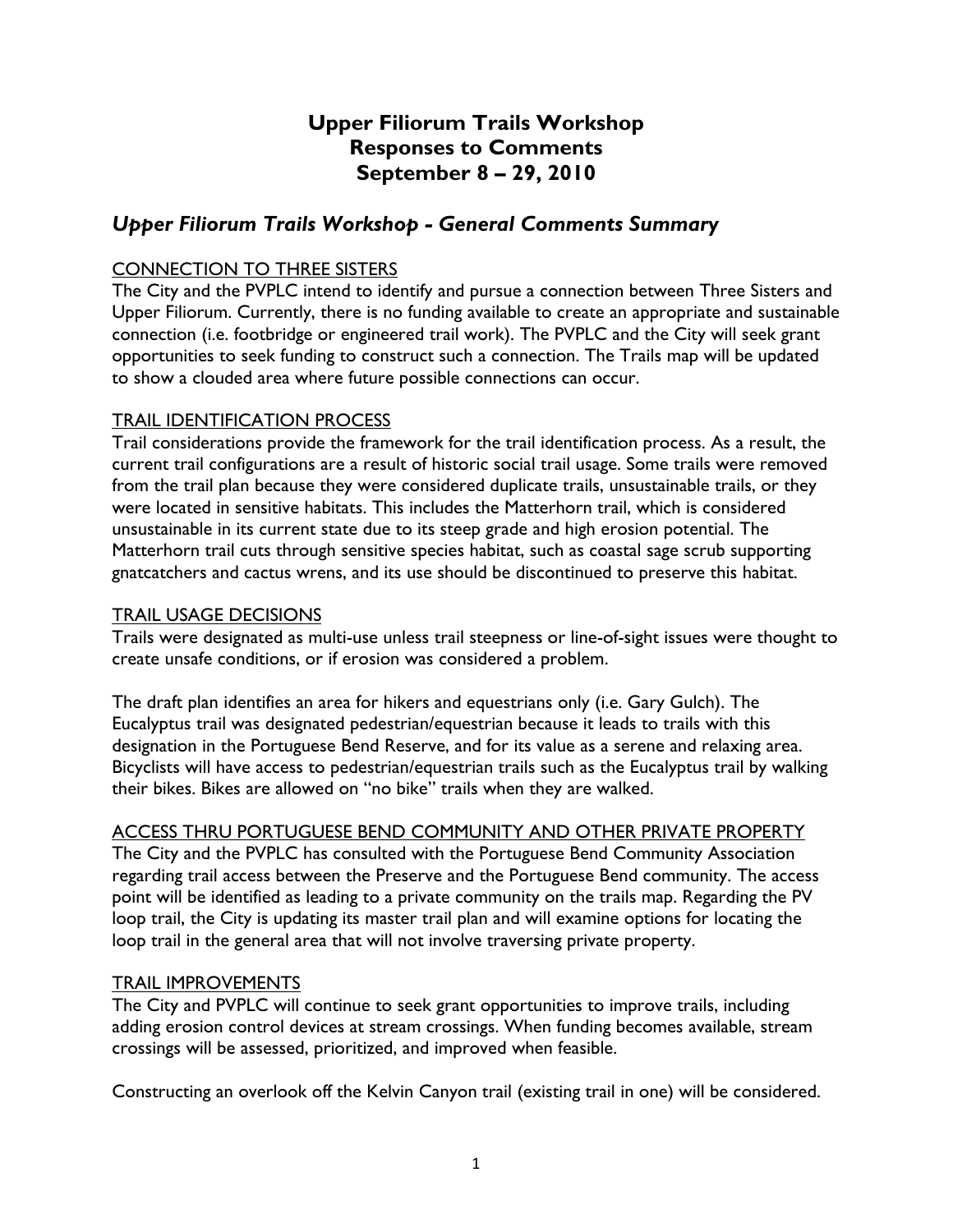## ADDRESSING CONCERNS OF ALL USER GROUPS

All user groups were encouraged to voice their concerns through a variety of processes, including two widely publicized public workshops, a blog site, and email. Care was made to consider all comments received.

### USER CONFLICT

It is expected that trail usage at Upper Filiorum may increase because of the connection with Three Sisters and Portuguese Bend resulting in the possibility of increased user conflicts. The draft trails plan intends to create an environment that is comfortable and safe for all trail users while minimizing user conflicts.

Techniques will be implemented to minimize user conflict on the trails such as utilizing rangers to enforce respectful trail use and trail signs. Signs will be placed to indicate proper trail behavior. Additionally, the City and the PVPLV are exploring educational opportunities to raise awareness such as a "Share the Trail" workshop.

The PVPLC and the City are in the process of conducting a wayfinding and signage inventory to determine what signs need to be removed, replaced or added.

#### **EROSION**

If the PVPLC and the City consider a trail to be severely eroding, consideration would be given to close or reroute the trail.

The following comments (indicated in bold black italics) were presented at the trail workshop and during the public comment period on the draft Upper Filiorum Trails Plan and responded to by PVPLC and RPV staff (indicated in purple).

### 1. *Q – What percentage of riders are technical?* **[Question from DFG]**

R: Percentage data on the skill level of trail users does not exist.

## 2. *Q – What is the miles of trails within the preserve? [Question from DFG]*

R: There are approximately 3.17 miles (16,756 ft) of trails in the Draft Upper Filiorum Trails Map. This count does not include the McBride Trail easement located outside of the Preserve. The Portuguese Bend Reserve contains 10.5 miles of trails and there are a total of 31.37 miles of trails open to the public within the overall Palos Verdes Nature Preserve.

### CONNECTION TO THREE SISTERS

3. *Q – There is a canyon connection between Three Sisters and Upper Filiorum along the chain link fence without "No Trespassing" sign that may be used for a trail. Where is the Preserve boundary line?*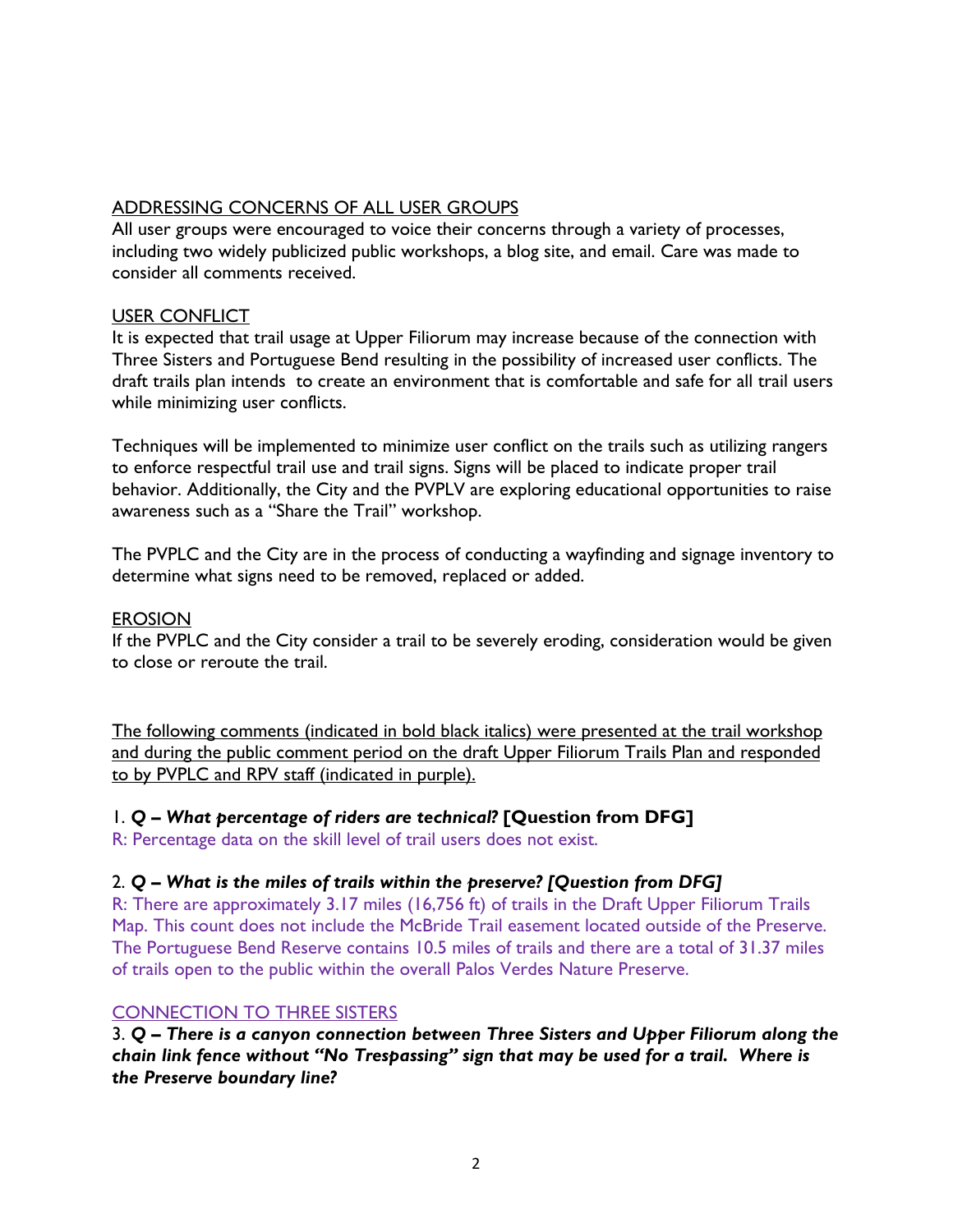R: The City is undertaking a survey of the property line. Upon completion of the survey, the City and the PVPLC will determine whether a connection can be made.

### 4. *Q - Will there be an official trail connection made between Portuguese Bend and Three Sisters?*

R: The City and the PVPLC intend to identify and pursue a connection between Three Sisters and Upper Filiorum. Currently, there is no funding available to create an appropriate and sustainable connection (i.e. footbridge or engineered trail work).

The PVPLC and the City will seek grant opportunities to provide funding for the connection.

### 5. *Q – If a trail is not included in the current plan, is it likely that it will not ever be included. Consider indicating where a future route should be located.*

R: The map will be updated to show a clouded area with future possible connections.

### OTHER TRAIL ACCESSIBILITY

6. *Q – The Matterhorn trail was a well used social trail for years and provides skill level/enjoyment without maintenance. Blog comment: I like to hike really steep trails like the one that goes straight down from the houses (we assume this comment is referring to Matterhorn Trail). I know it's kind of messed up but why was it taken out? We need at least a few tough trails too. As far as who can go on the trails I don't see any problems. You never meet anyone there anyway.*

R: The Matterhorn Trail is considered unsustainable in its current state due to its steep grade and high erosion potential. Improving this trail would require cutting several switchbacks into undisturbed habitat areas, which is not desired and in conflict with the Natural Communities Conservation Plan (NCCP). In its current state, the Matterhorn trail cuts through sensitive species habitat, such as CSS, gnatcatcher, and cactus wren and its use should be discontinued.

7. *Q - Sustainability – The Cactus trail in Forrestal more steep than Matterhorn trail – with work by a trail expert it was restored and is currently in use (the comment is likely referring to the Flying Maine trail or Dauntless trail at Forrestal)*  R: See response #6.

8. *Q – Why was the Brim Trail (leading up to Jack's Hat) eliminated? It is an easier ride compared to the steeper Jack's Hat Trail and has great views of Vanderlip Canyon. It was said the trail was eliminated because the canyon below has a gnat catcher population. Was that decision based on a recent or older 2004 survey? Is it possible to keep the trail until a new survey is conducted? Is it feasible to reroute the trail to avoid gnat catcher encroachment (included link to website)? The Brim would also provide firefighters with a path to drag hose while fighting any fire from the canyon below.*  R: Decisions to eliminate trails are based on a policy of reducing redundant trails and fragmentation to endangered species habitat. These are based on best available scientific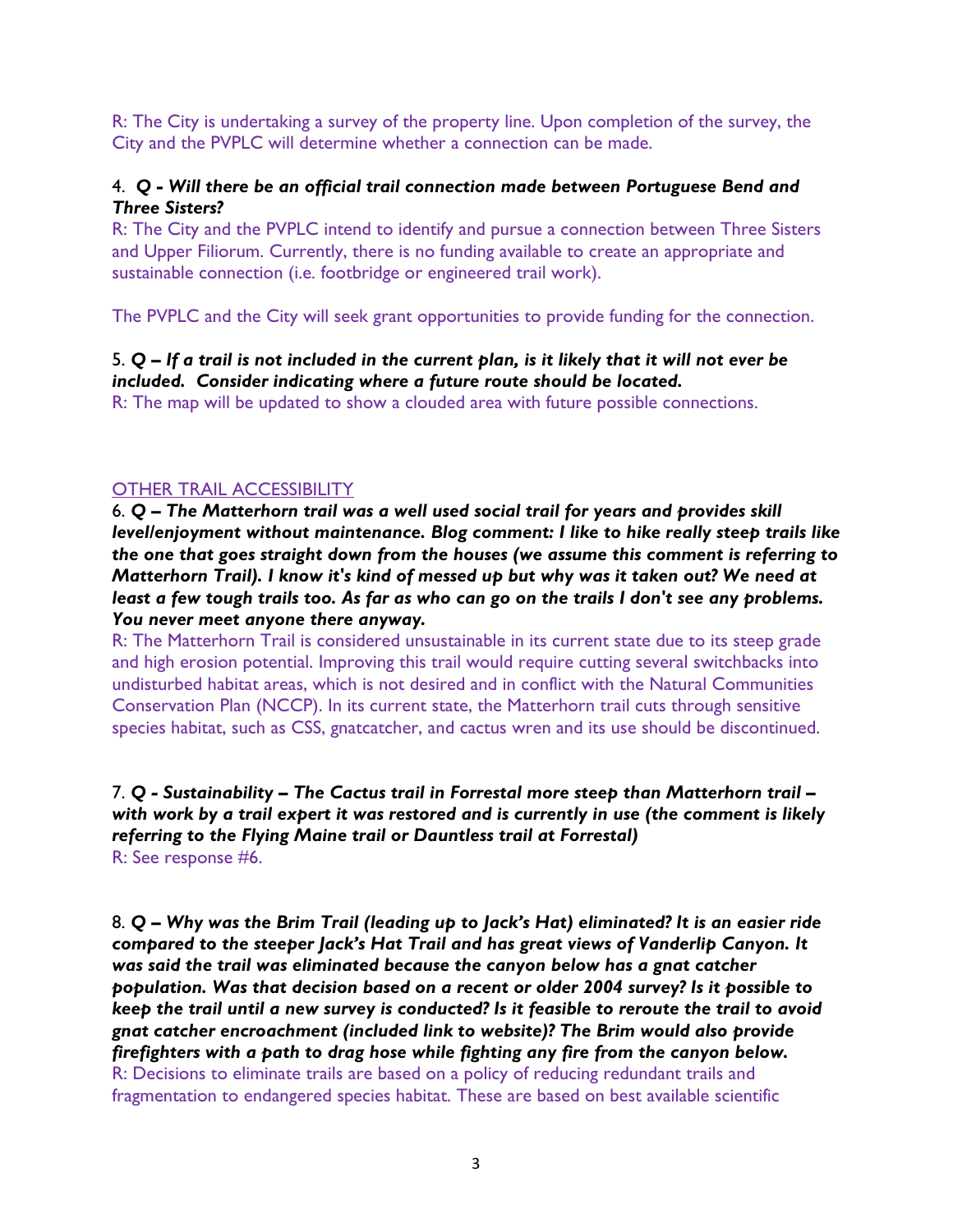evidence. The presence of California gnatcatcher habitat and its historical presence in the area indicate that this is habitat that is available to the species, whether or not it is currently occupied.

Disturbance from trail usage increases the number of times a bird is flushed in a day, which decreases the amount of time to feed, which leads to decreased survival and increased risk of predation. Increased disturbance during the breeding season leads to decreased adult survival and increased nest failure. Trails may decrease many species' dispersal ability, and some species, particularly snakes, are sometimes killed or injured.

## 9. *Q –Can you walk bikes on pedestrian/equestrian trails?*

R: Yes. Bikes are allowed on "no bike" trails when they are walked.

## 10. *Q – Why can't the trail off of Pacifica/McBride be widened as a fire road?*

R: Now that the property is under City ownership and PVPLC management, the fire department will be consulted to determine proper fire access into the property. Then, if needed, appropriate actions will be taken to widen approved fire roads .

### 11. *Q - Comment from P.B. community member that there is no legal bike access into Three Sisters (i.e. Gary's gulch)*

R: The Portuguese Bend Homeowners Association has expressed concern regarding traffic through the community with the designation of Gary's Gulch Trail as multi-use. We therefore recommend the pedestrian/equestrian designation. The access point will be identified as leading to a private community on maps.

## 12. *Q – Can erosion control devices at stream crossings be added?*

R: The City and the PVPLC will continue to seek grant opportunities to fund these types of improvement projects. When funding becomes available, stream crossings will be assessed, prioritized, and improved when feasible.

## 13. *Q – The City's conceptual trails plan designates trails as easy, intermediate and difficult. The Palos Verdes Loop Trail is included the City's Conceptual Trails Plan and includes connections that aren't being shown on the trails.*

R: The City is updating its trails network plan and one component will include the Palos Verdes Loop Trail within the Preserve. The trails cannot traverse private property.

## 14. *Q - There is an existing social trail that connects to Eucalyptus trail that doesn't connect to the Gulch trail.*

R: Inclusion of this social trail will create too many duplicate trails in this area. Bicyclists have access to Eucalyptus trail by walking their bikes.

## 15. *Q – Would it be possible for an overlook to be constructed off the Kelvin Canyon trail.*

R: This comment has been noted and a possible overlook location will be identified on the final trails map.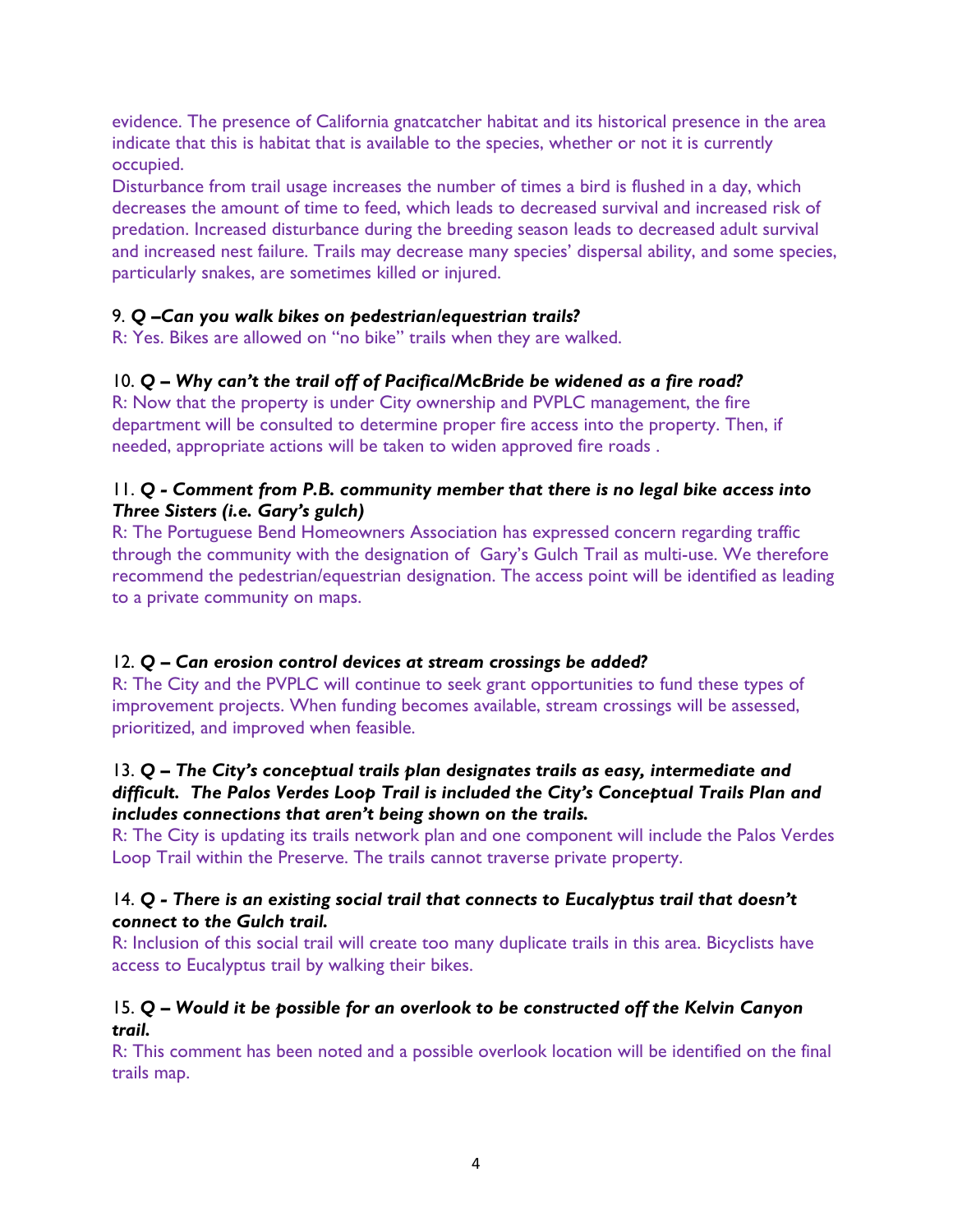## 16. *Q - Residents of Portuguese Bend (Narcissi Rd.) have no cycling access to the trails, and hopefully something will be opened up for them. Why should horses and walkers have multiple access points and cyclists none at all?*

R: See Comment #9, 11.

## USER CONFLICT

### 17. *Q - The Ranger representative attended the workshop and made the following comments:*

- Trail conflicts are common in open space areas;
- Palos Verdes is ideal mountain bike terrain due to its topography;
- Will take more education to get all user groups to understand that the Preserve is not a free-for-all;
- It appears that there is a small core group of mountain bikers and other trail users that need better education; and,
- Trail users need to be patient with each other.

### 18. *Q – There is a silent group of people on Peninsula not being represented who say that multi use = downhill biking and people are afraid to speak up due to ground rules (i.e. – don't want confrontation)*

R: The City and the PVPLC have designed these workshops to encourage public participation so that people come out and address their concerns. The workshops were advertised in the newspaper and posted on the City's and PVPLC's websites. Furthermore, a blog was provided; comments could be emailed to the City or the PVPLC; there was facilitation from NPS; and an open dialogue was encouraged. Care was made to consider all comments received. Other options were available for people who did not feel comfortable discussing issues at the public meeting, such as submitting written comments to the City or the PVPLC.

## 19. *Q - How is user conflict mitigated along steep crossings?*

R: The City has hired a ranger to enforce respectful trail use and trail signage. It is also the intent to put up signs to indicate proper trail behavior and exploring an educational opportunity through a "Share the Trail" workshop.

### 20. *Q - I would like the draft map which includes some trails that are pedestrian/equestrian only.*

- Support DFG's comments to reduce trails for habitat protection
- Majority of group present at workshop are mountain bikers
- Please recognize that the majority voice is not necessarily the true majority
- Experienced personal user conflict
- R: See Response to Comment #18 about reaching out to the user community.

### 21.*Q - In small breakout groups it was hard to get share alternate views.*

R: The City and the PVPLC may consider having at future workshops break-out groups designated as mountain biking, pedestrian and equestrian.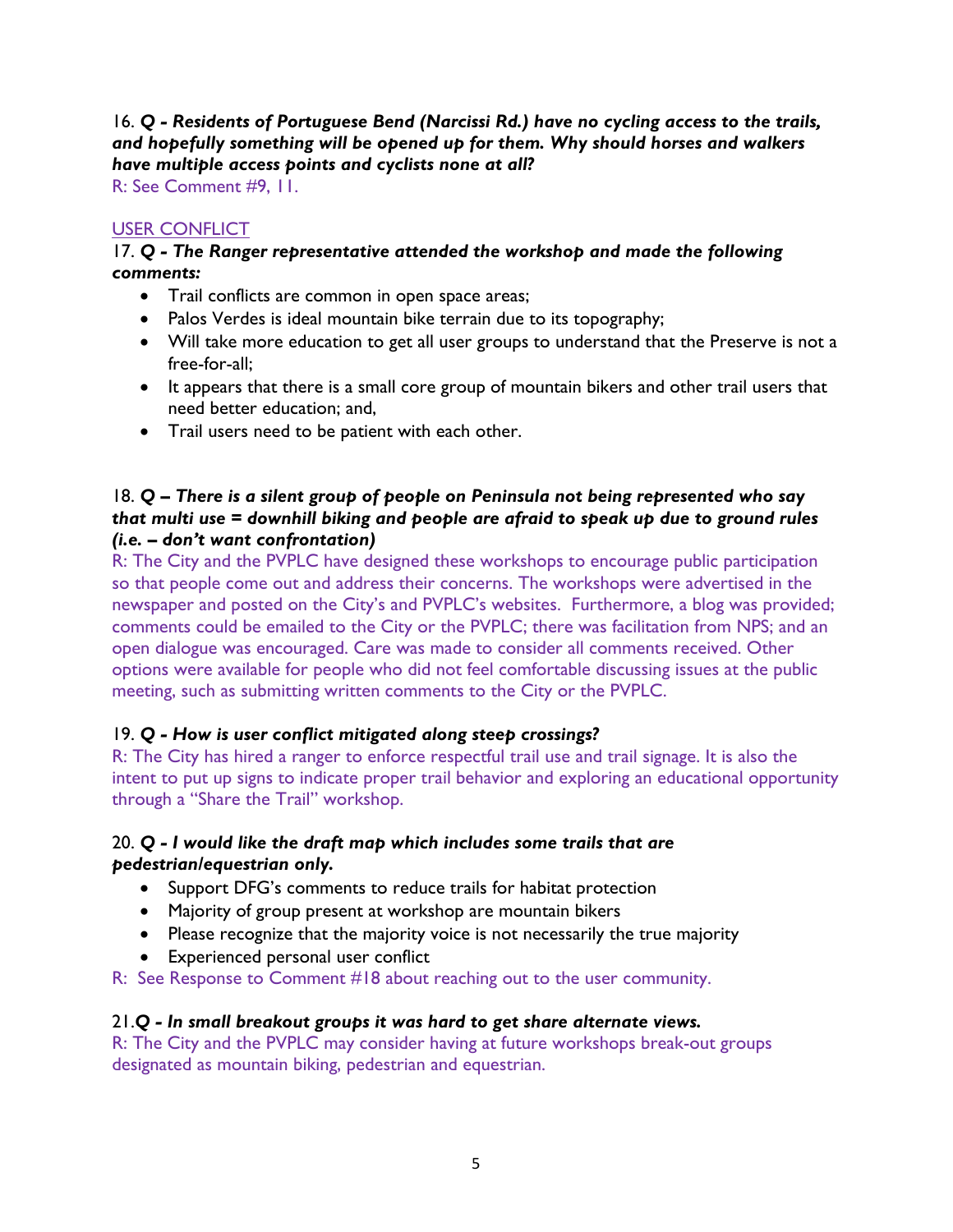### 22. *Q - "Assuming the risk mentality" of multi-use trails is an uncomfortable situation to preserve users.*

R: This term was explored and was meant to assess one's personal fitness before choosing a trail, and not to mean that you would be subject to risk by other trail users.

### 23.*Q - Need yield signs such as in Santa Monica Mountains for multi-use trails. Multipurpose is assumed risk. There is a risk to each sport.*

R: The PVPLC and the City are in the process of conducting a wayfinding and signage inventory to determine what signs need to be removed, added or modified. A sign program for the overall Preserve will be included in the Public Use Master Plan (PUMP).

## 24. *Q – Who is the authority regarding locating trails to avoid erosion?*

R: Trail considerations provide the framework for the trail identification process. As a result, the current trail configurations are a result of historic social trail usage. If the PVPLC and the City consider a trail severely eroding, consideration would be given to close or reroute the trail.

### 25. *Q - Consider using angle elevation on maps for discussion. Ex. Coastal Sage Scrub on slopes.*

R: All trails were ground-truthed based on site visits conducted by the City and the PVPLC.

### 26. *Q – A member of the bicyclist community commented that using land three times a month and rarely sees people using area. (i.e. low usage)*

R: Now that the Upper Filiorum property is open for the public to enjoy, user frequency is expected to increase. Increased usage may also occur because of the connection with Three Sisters and Portuguese Bend.

## 27. *Q - When courteous, folks talk to each other (different user groups) CORBA self polices and educates.*

R: CORBA is encouraged to continue to self-police and educate.

## 28. *Q -The term "user conflict" may not include trail encounters that do not result in a confrontation. Perhaps a better survey question, or additional one, ought to be "have you even been startled, scared, or hit?"*

R: The PVPLC and the City have surveyed and ground-truthed the trails that are coded as multi-use to assure that line of sight and steepness will not impact pedestrian and equestrian users. Signage and enforcement will be set up to reduce the likelihood of the types of situations mentioned.

*29. We've (bicyclists) spent years educating cyclists about trail etiquette, and the Park Rangers comments show it's paid off for us all. Trail segregation builds resentment, when the daunting volume of work needed in the Reserves demands cooperation. We have much in common: love of the outdoors, and support for conservation with our money and our volunteering. Let's work together.* 

R: The PVPLC and City strive to give all users their desired experience, which involves designating some trails with restricted use.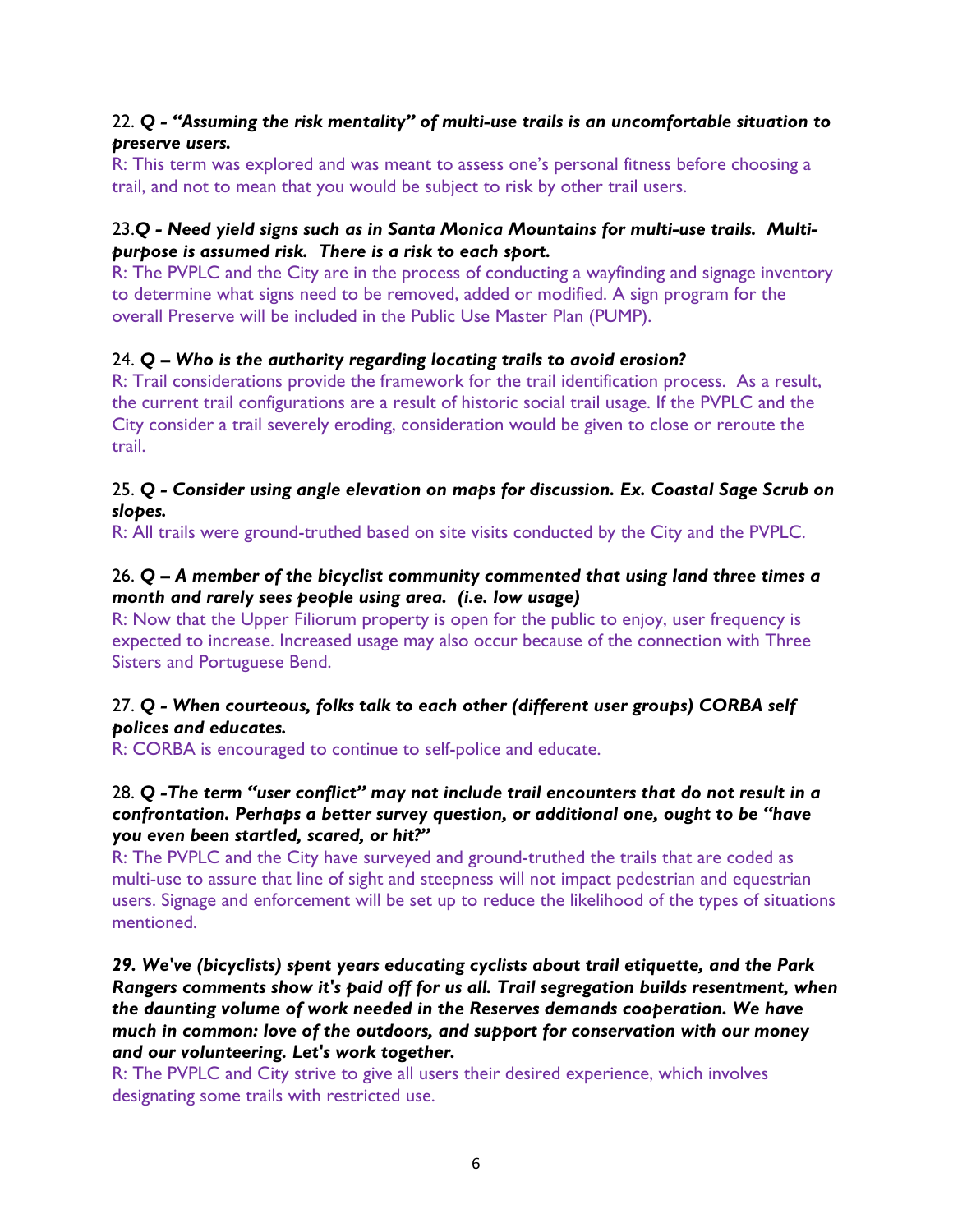### POSSUM/EUCALYPTUS TRAIL ACCESS

### 30. *Q - Bikers do use Eucalyptus/Possum trail.*

R: Bicyclists can continue to use this trail if designated for pedestrian/equestrian use by walking their bicycles.

## 31. *Q - Data from previous PUMP survey shows that little user conflict exists. Biking group wants to continue to educate*

R: This survey was done years ago. CORBA is encouraged to continue to educate.

32. *Q - Multi-use trails are the only way to get to enjoy all trails*

R: Everyone is allowed on pedestrian only trail. See response to Comment #9.

33. *Q - Eucalyptus/Possum trail slow and a different experience which was excluded from Portuguese Bend and would like to keep this experience. From multi-use family – important that all trails be multi-use (Possum/Euc trail). Eucalyptus trail should be multi-use. Possum/Eucalyptus trail should be available for all.*  R: See Response to Comment #9, 29.

34. *Q - The rugged terrain makes it more difficult to avoid user conflicts. A potential solution is to eliminate steep trails and trails that offer technical challenge to bikes.*  R: Steep trails are being reevaluated to see if they should have "walk bike" sections.

35. *Q - It isn't fair to relegate those who seek a quiet experience to one little trail in U.F., especially since that type of experience was the PVPLC vision for initiating and facilitating the acquisition of the Preserve lands. I rarely hear others in positions of authority speak up for that Preserve experience which the large majority of Preserve users seek.* 

R: The City and the PVPLC have set aside trails for more quiet experience, particularly at Portuguese Bend Reserve. In most trail situations bicyclists do not unduly disturb the peace.

**36.** *Q - Didnt hear a logical reason why Possum Trail is not designated multi-use. It would be unfair to discriminate against a specific user group (i.e. biker riders) based solely on the preference of another group.*  R: See response to #9, 29.

*37. I have been there at least a 100x's on a bike and I have never, ever encountered anyone else on the trail. It is a perfect, slow traveling, fun turning between the trees and easy resting spot and best of all, totally shaded. Line of sight is never a problem and I heard that mentioned by Malisa (NFS) at last meeting. I also could never imagine a horse going through there due to lower tree branches.*  R: See response to #9, 29.